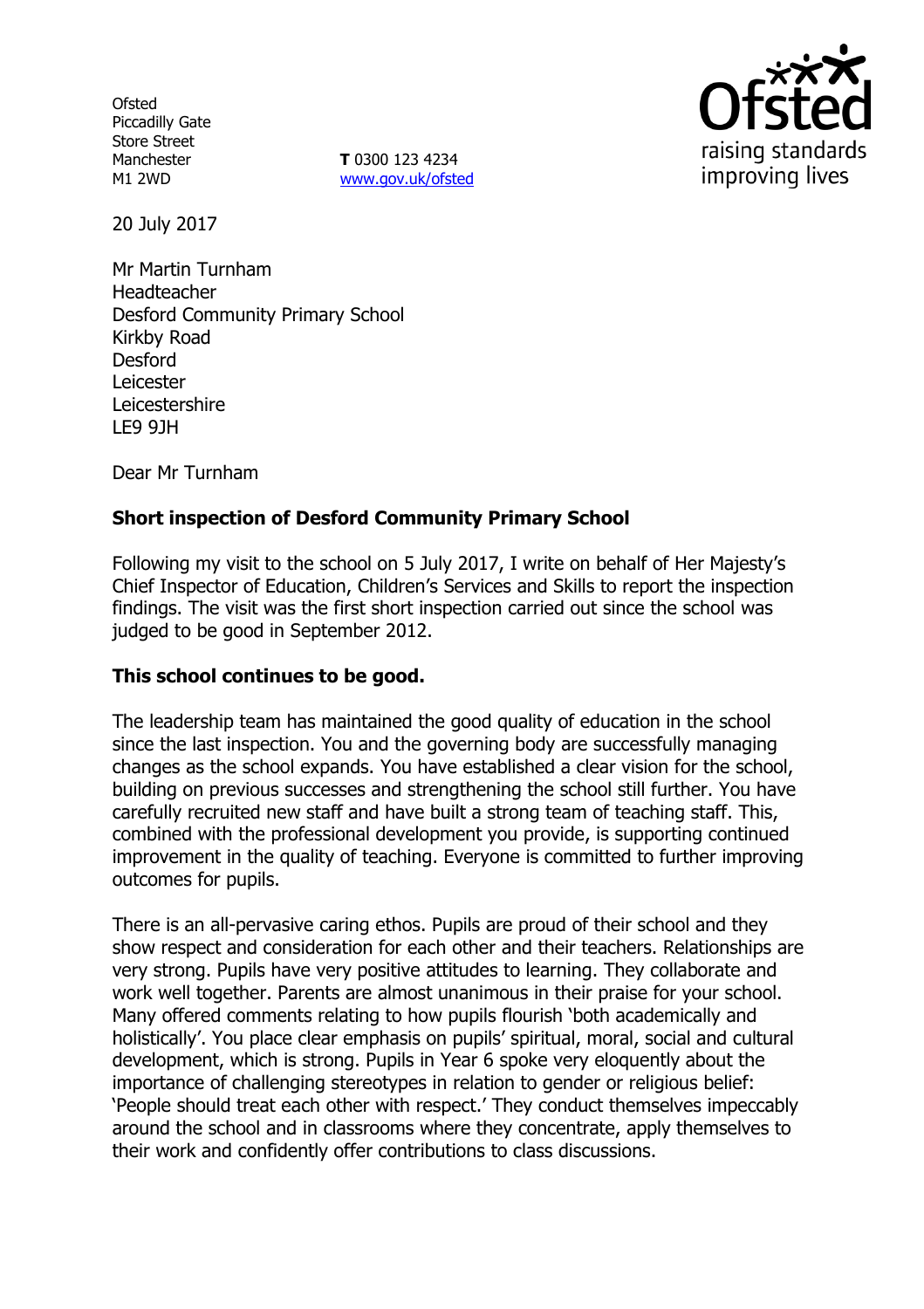

You have addressed many of the areas for improvement identified at the last inspection. Teachers plan lessons that engage pupils effectively. Pupils in a key stage 2 mathematics lesson, for example, solved a 'crime mystery' in which they drew and compared line graphs of suspects' heartbeats in order to identify the 'culprit'. This promoted enthusiasm and a sense of purpose. You and senior and middle leaders provide well-chosen training for staff to ensure that teaching is of high quality. Your school works closely within a cluster of schools, sharing expertise to develop new approaches to teaching. You have enhanced the provision for mathematics by introducing a new mastery-based approach, for example. The impact of your school's 'writing plan' is evident in the quality of pupils' work across the school.

You have focused on the most important skills pupils need in reading, writing and mathematics to accelerate progress and raise attainment. You have raised teachers' expectations of what pupils can achieve and for the large majority of pupils attainment and progress are improving across the school. However, pupils' work and school assessment information show teachers do not consistently challenge the most able pupils so that they achieve at greater depth.

You, the governing body and your senior and middle leaders have a good understanding of the school's strengths and areas for improvement. Your evaluation of the school's performance is accurate overall and improvement planning focuses on relevant targets to raise standards. However, improvement plans, lesson observation feedback summaries and documents relating to the performance management of staff do not focus sharply enough on the progress of different groups of pupils.

### **Safeguarding is effective.**

The school has a strong culture of safeguarding. You support your team well to meet the requirements for safeguarding pupils. Recruitment checks are thorough and you and the governing body check and review these arrangements regularly. Staff and the governing body undertake regular child protection and safeguarding training, and induction processes ensure that new members of staff are fully aware of school policies and how to keep pupils safe.

Pupils say they feel safe and are well cared for in school. They are very confident that staff will help them if needed. Pupils talk enthusiastically about the ways that they are taught to keep safe, including how to protect themselves from the risks they face when they are using online technology. The vast majority of parents who responded to Ofsted's online questionnaire, Parent View, said the school is a safe place and their children are happy and well looked after.

### **Inspection findings**

■ Teachers' professional development and leaders' performance management of staff have helped to improve the quality of teaching. However, while leaders' monitoring reports on the quality of teaching provide good guidance and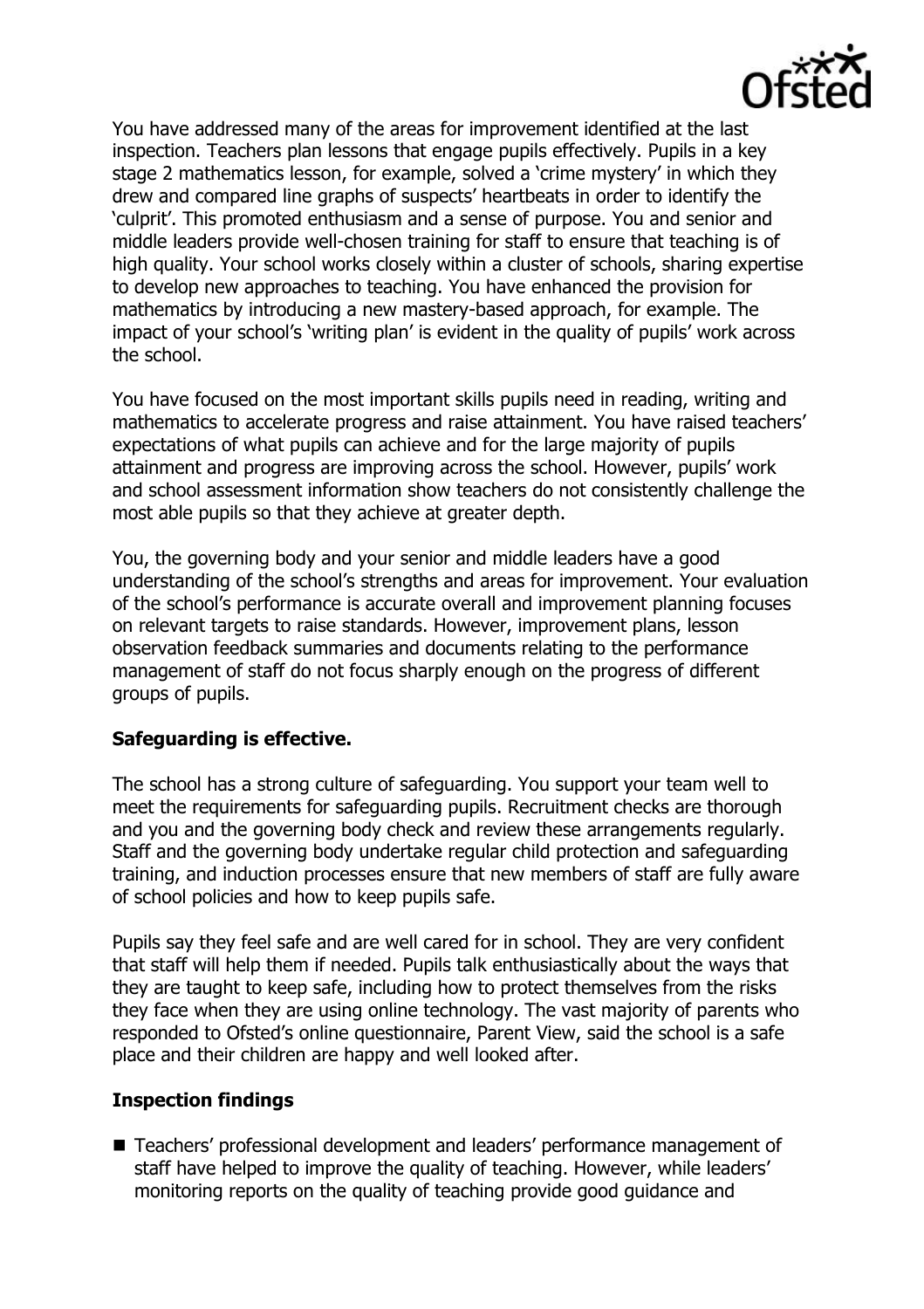

coaching for aspects of provision, they do not place sharp enough emphasis on the progress made by different groups of pupils, particularly the most able and those who are disadvantaged, to ensure that these pupils make consistently good progress from their starting points.

- The early years leader and the deputy headteacher have created an environment that supports children's learning in Reception well. Leaders have improved the quality of the transition from pre-school settings to Reception. The 'school ready' programme, for example, helps to ensure that children are better prepared for the Reception Year and teachers better understand children's needs. Children in the early years make good progress from their starting points, and the proportion of children who achieve a good level of development has improved considerably since 2016.
- Standards are improving across the school. The proportion of pupils achieving the required standard in the Year 1 phonics check has improved since 2016 and pupils' attainment at the end of Year 2 represents good progress from pupils' starting points. At the end of key stage 2, the large majority of pupils achieve the standards expected for their age in reading, writing and mathematics. However, the proportions of children exceeding the expected standards in the early years and achieving at greater depth in key stages 1 and 2 for reading, writing and mathematics are still too low.
- The quality of writing is high across the school. Teachers and teaching assistants are often skilled at questioning pupils to take their learning forward. The inspector observed a lesson in key stage 1 in which the teacher skilfully highlighted how pupils could improve the structure of their sentences as well as their use of punctuation. Pupils in the early years and key stage 1 apply their understanding of phonics well in their writing and pupils in key stage 2 produce good quality writing in all year groups. However, expectations for the quality and presentation of writing are not as high in other subjects, such as science and history, as they are in pupils' English books.
- **Pupils'** work in their mathematics books shows that they produce work of a good standard. Teachers ensure that pupils are taught to understand the important ideas in mathematics and have a good grasp of calculation methods. There are many examples of pupils engaging with a range of problem solving activities. However, sometimes teachers do not move pupils on to more challenging work quickly enough, and pupils do not have enough opportunities to develop their reasoning skills.
- The pupil premium is used provide a range of focused interventions. These, and the support of the pupil premium leader, are having a positive impact on improving the achievement of disadvantaged pupils. The school's information on pupils' progress and pupils' work shows that disadvantaged pupils overall make progress similar to other pupils in the school and sometimes better. This is not, however, consistent in all classes and very few disadvantaged pupils attain at greater depth.
- $\blacksquare$  In 2016, the attendance of disadvantaged pupils was well below that seen nationally. You and your staff work closely with the families of the small number of pupils who have high rates of absence. Current figures show that while still